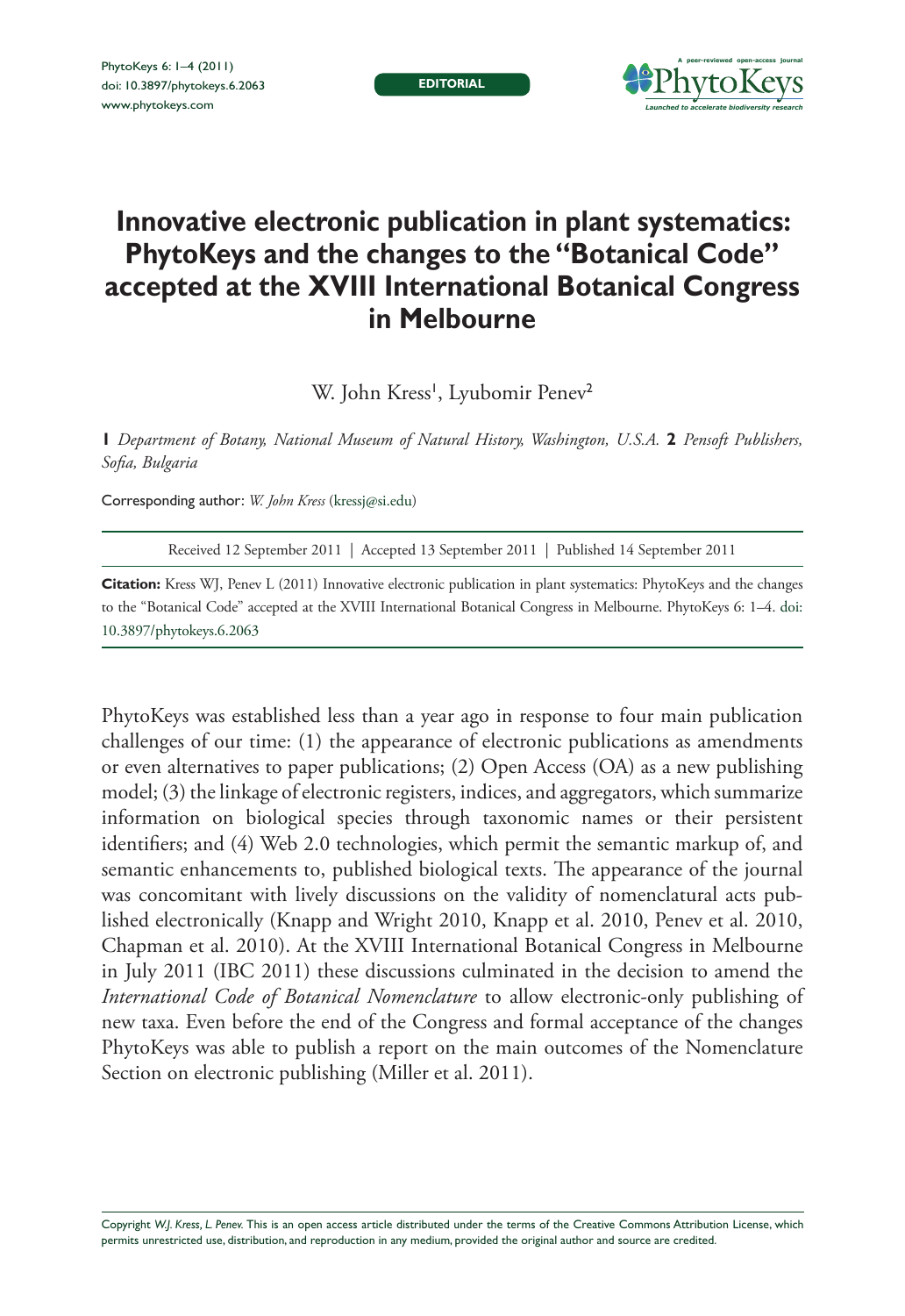During the year preceding the IBC 2011, PhytoKeys invested significant effort and resources in preparing the journal's infrastructure to meet the new challenges of electronic-only publication. PhytoKeys was the first journal to mandate the inclusion of International Plant Name Index (IPNI) identifiers in all original descriptions of new species (protologues) and hence a workflow for *pre-publication registration of nomenclatural acts*. Although the Nomenclature Section in Melbourne declined a proposal for mandatory pre-publication registration for acts in plants and algae, it approved the mandatory registration of fungal names on and after 1 January 2013 (see McNeill and Turland 2011, Hawksworth 2011 and Norvell in press for details). Following its proclaimed policy to always be at the forefront of biodiversity publishing, Pensoft launched [MycoKeys](http://www.pensoft.net/journals/mycokeys), a sister journal to PhytoKeys, which requires mandatory inclusion of the MycoBank registration numbers in the protologues of new species (Lumbsch et al. 2011, Hawksworth 2011).

PhytoKeys has also been at the vanguard of "atomized" content, i.e., to separately distribute the taxonomic information included in a paper to relevant on-line aggregators. Thanks to its advanced XML-based editorial workflow, the journal exports taxon treatments to the [Encyclopedia of Life](http://www.eol.org), the [Plazi](http://www.plazi.org) Treatment Repository, and Wiki ([Species-ID\)](http://www.species-id.net) on the day of publication. PhytoKeys also provides an established infrastructure for data publishing in cooperation with the [Global Biodiversity Information](http://www.gbif.org) [Facility](http://www.gbif.org) (GBIF) and the [Dryad Data Repository.](http://www.datadryad.org)

Another important aspect of electronic publishing of nomenclatural acts is the long-term archival preservation of e-publications. Unfortunately, the Nomenclature Section in Melbourne addressed this question only in Recommendation 29A (see Knapp et al. 2011 in the present volume). Nonetheless, PhytoKeys now has a solution in place for this problem through a successful application for archiving in PubMedCentral, perhaps the most important archive for biomedical literature in the world. Thanks to adoption of TaxPub [\(www.sourceforge.net/projects/taxpub\)](http://www.sourceforge.net/projects/taxpub), an extension of the Journal Archiving and Interchange Tag Suite (JATS) maintained by the U.S. National Center for Biotechnology Information (NCBI) of the U.S. National Library of Medicine (NLM), all papers published in PhytoKeys will be archived in PubMedCentral in three versions, as PDF (the version which constitutes effective publication under the new rules, see Knapp et al. 2011, this volume), HTML, and XML. In addition, all images associated with a paper are stored and indexed in duplicate, as separate files. An additional guarantee for the long-term preservation of publications containing the names of new taxa is the wide dissemination of the open access articles, including the separate deposition of taxon treatments in various aggregators, as mentioned above.

The current issue of PhytoKeys further consolidates the strong commitment of the journal to revolutionizing the landscape of taxonomic publishing. The paper by Knapp et al. (2011) lists those amendments to the *Melbourne Code* that address electronic publication and is being or will be co-published in sixteen different journals (see the publishing statement in Knapp et al. 2011). To expedite the widest possible dissemination of this important paper, PhytoKeys and MycoKeys undertook the translation of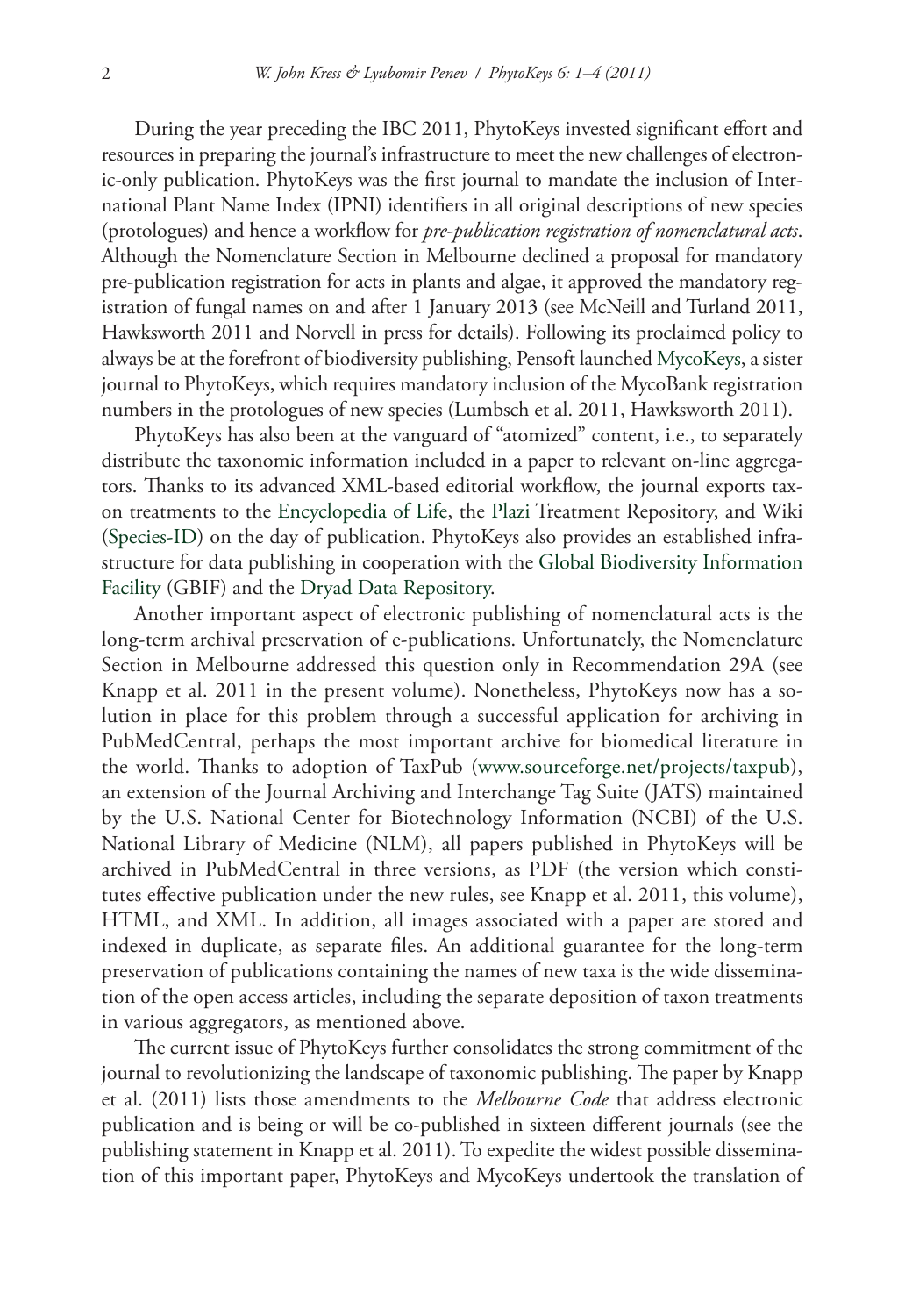the paper into Chinese, Portuguese, Russian, and Spanish and published the translated versions in today's issues of both journals.

We are extremely pleased to see that most of the policies and publishing practices outlined in the opening paper of PhytoKeys (Penev et al. 2010) have been adopted by the botanical and mycological communities whose deliberations in Melbourne will result in the (newly named*) International Code of Nomenclature for algae, fungi, and plants* (see McNeill and Turland 2011; McNeill et al. 2011). The journal is fully prepared to continue to adapt to the new era of taxonomic publishing. Editorial policies of individual journals will eventually determine how these new changes will affect publishing practice.

In practical terms, PhytoKeys will now adhere to the following editorial policies:

- Mandate the inclusion of the IPNI registration numbers in the original descriptions (protologues). Authors are not requested to provide registration numbers, as the whole process of registration is provided by the Editorial Office of the journal in collaboration with IPNI
- Publish each paper in four versions: (1) PDF for effective publication, reference and easy archiving; (2) full-colour, high-resolution print version identical to the effectively published PDF version; (3) HTML for easy reading, browsing and applying semantic enhancements to the text; and (4) XML to provide a machinereadable file for archiving and data mining
- Produce a print version, identical to the PDF, which will be deposited it in six important botanical libraries of the world: Smithsonian Institution, Washington D.C.; Natural History Museum, London; Royal Botanic Gardens, Kew; Missouri Botanical Garden, St. Louis; Komarov Botanical Institute, St. Petersburg; Kunming Institute of Botany Heilongtan, Kunming, China.
- Shorten the publication time to a maximum of one to two weeks after the editorial acceptance of a manuscript
- Continuously develop and implement cutting-edge publishing technologies: XML-based editorial work flow and mark up process, data publication and various semantic Web 2.0 enhancements.

Finally, we would like to thank all of the authors, editors and readers of PhytoKeys for their support of the journal, as well as the translators of the paper of Knapp et al. (2011): Li-Bing Zhang (Chinese), Jefferson Prado, Regina Y. Hirai, and Cíntia Kameyama (Portuguese), Irina Belyaeva and Maria Vorontsova (Russian), and Carmen Ulloa Ulloa, Lourdes Rico Arce, and Renée H. Fortunato (Spanish). Special thanks are due to all teams that made possible the establishment of the innovative workflow of Pensoft's journals: [Plazi,](http://www.plazi.org) the Global Biodiversity Information Facility ([GBIF](http://www.gbif.org)), the Encyclopedia of Life [\(EOL\)](http://www.eol.org), the Biodiversity Heritage Library [\(BHL](http://www.biodiversitylibrary.org)), the National Library of Medicine of the U.S. ([NLM\)](http://www.nlm.nih.gov/), and the [ViBRANT](http://www.vbrant.eu) EU FP7 project. We also